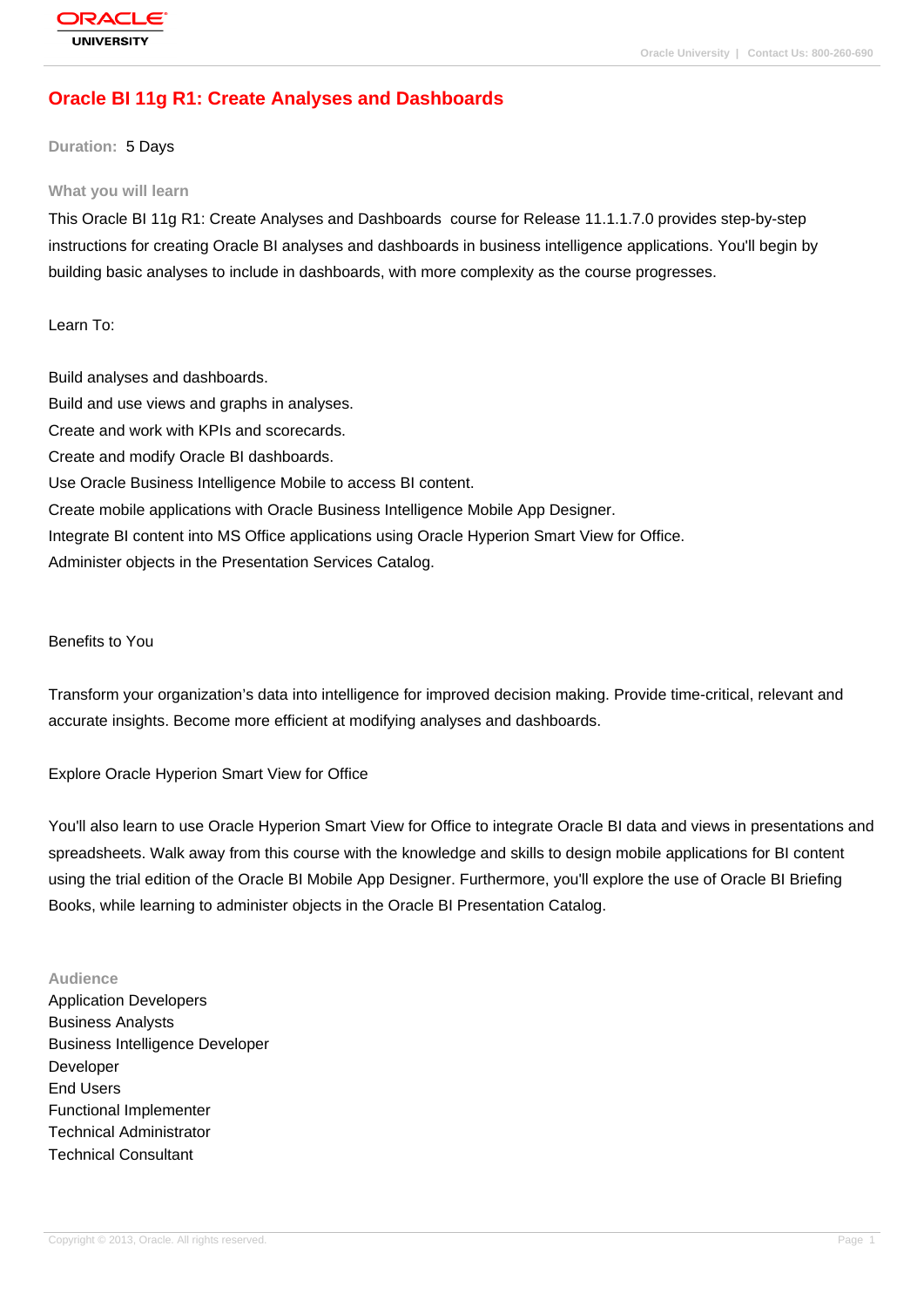#### **Course Objectives**

Add geographical mapping to analyses

Use BI Mobile to access BI Content

Create and modify Interactive Dashboards

Use hierarchical columns in analyses and views

Create guided navigation links within Interactive Dashboards

Use Delivers to configure Agents to get the results of analyses and deliver them to subscribers

Create and modify Oracle Business Intelligence analyses using Analysis Editor

Perform administration tasks related to the development and configuration of Interactive Dashboards

Administer analyses and other Oracle BI objects

Use Oracle Hyperion Smart View for Office to integrate Oracle BI analysis and Interactive Dashboard content into Office documents

Combine analysis criteria across multiple subject areas and execute direct database queries

Use Key Performance Indicators and Scorecards to analyze trends and meet business objectives

Build and use views and charts in analyses

Perform pre- and post-aggregate filtering using filters, groups, and selections

Create mobile applications with Oracle Business Intelligence Mobile App Designer

#### **Course Topics**

#### **Introduction to Oracle Business Intelligence Enterprise Edition**

Introduction to Oracle BI EE Architecture overview Oracle BI EE sample application Overview of Oracle Exalytics Machine

#### **Working with Oracle Business Intelligence Analyses**

Introduction to Oracle BI Analysis Editor Oracle BI column types Working with analyses in Oracle BI Adding basic formatting Setting analysis properties Using advanced formatting

#### **Filtering Data for Analyses**

Introduction to filters and selections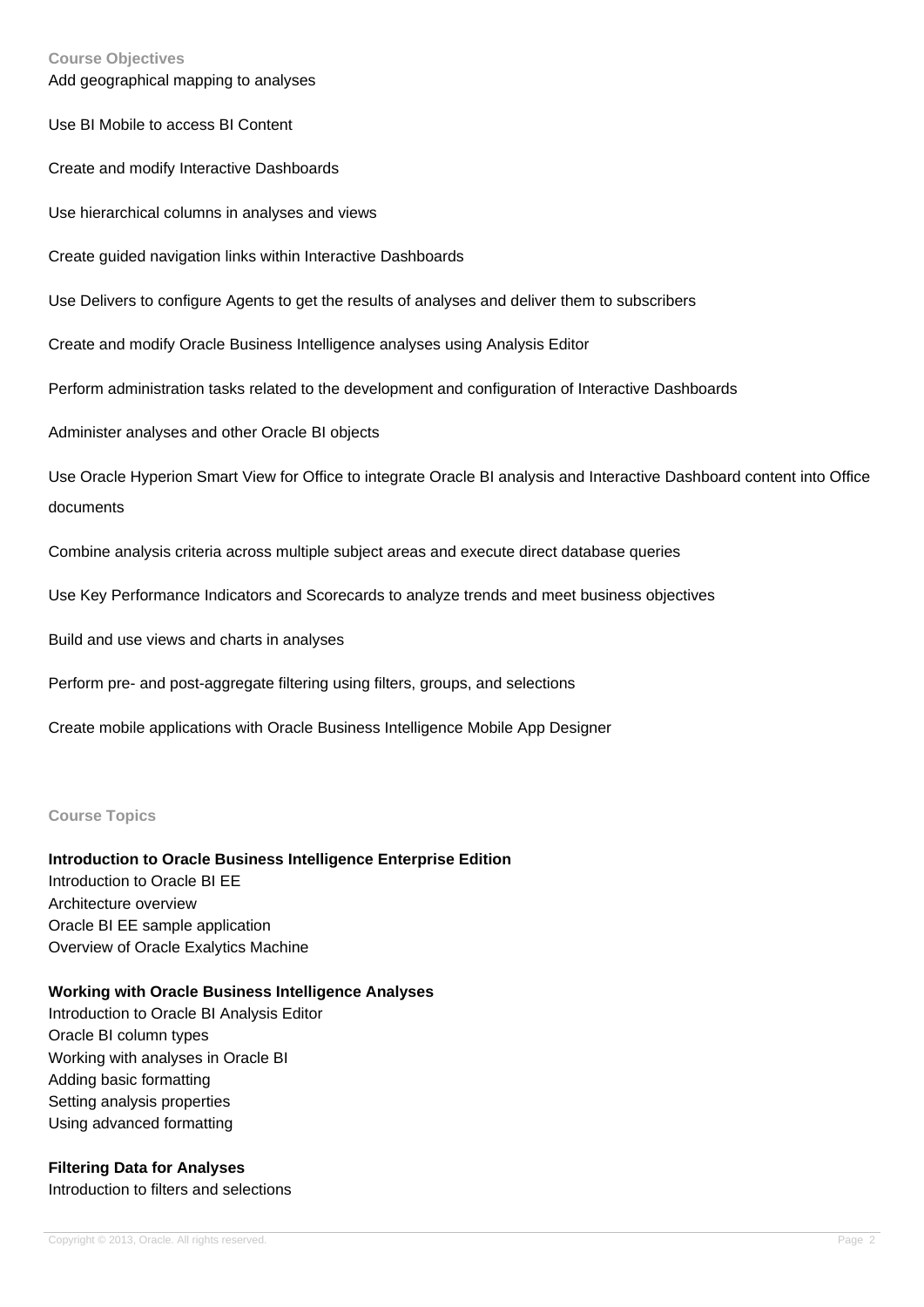Creating, editing, and grouping filters Adding prompts to analyses Dynamic filtering Using saved analyses as filters

### **Selecting and Grouping Data in Analyses**

Creating selection steps Creating groups Creating calculated items Creating direct database analysis requests Including advanced SQL clauses in your analysis

#### **Adding Views to Analyses**

Introduction to views, graphs, and editors Working with views in Compound Layouts Creating and editing graphs Performing common view tasks

### **Showing Results with Pivot Tables**

OLAP data source compatibility Creating, arranging, and formatting a pivot table Using hierarchical columns Sorting in pivot tables Setting aggregation and using totals Showing an item's relative value Building calculations and displaying running sums

### **Working with Additional Views in Analyses**

Creating simple and advanced trellis views Creating performance tile views Working other view types Linking master-detail views

## **Visualizing Data: Gauges and Maps**

Working with Gauge views Oracle spatial components Managing map data Creating and editing Map views Interacting with map views Other applications and points of integration for map views

## **Scorecards and Key Performance Indicators**

Objects and components of Oracle Scorecard and Strategy Management Key Performance Indicator (KPI) overview Scorecard document types

#### **Measuring Results with Scorecards and KPIs**

Creating scorecards and KPIs Creating scorecard documents Editing scorecards and KPIs

#### **Creating Oracle Business Intelligence Dashboards**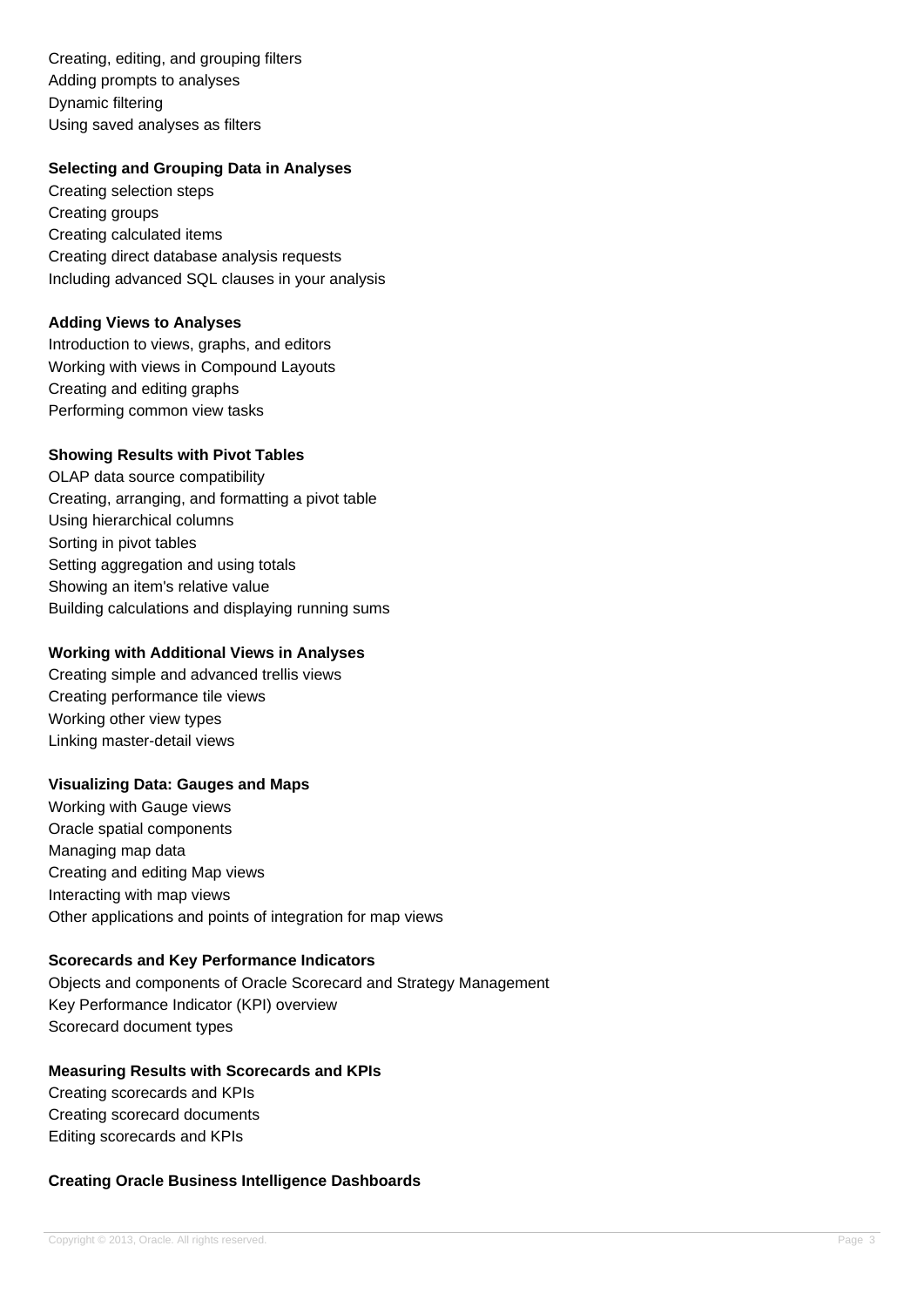Creating and editing dashboards Using the Dashboard Builder Exploring dashboard object properties and options Publishing dashboard pages Creating personal customizations and using other page options

### **Configuring Oracle Business Intelligence Dashboards**

Exploring types of dashboard content Embedding content in dashboards

## **Creating Dashboard Prompts and Variables**

Understanding variables Adding a named dashboard prompt to a dashboard Adding a hidden named dashboard prompt to a dashboard Creating additional prompt page and setting page preferences Adding variable prompts to a dashboard

### **Integrating BI Content with MS Office**

Overview of the Oracle BI Add-in for Microsoft Office Installing Smart View Creating Oracle BI EE connections in Smart View Inserting BI views in to Smart View clients

## **Working with BI Content in Smart View**

Working with Views in Smart View Clients Customizing BI data in MS Office Copying and pasting views between Smart View clients Copying and pasting views from Oracle BI Presentation services to Smart View Creating and publishing views using the View Designer Federating data from multiple data sources

## **Oracle Business Intelligence Mobile**

Downloading and using the Oracle BI mobile application Navigating the Oracle BI mobile application Working with favorites and local content Working with BI content Oracle BI Mobile Security Toolkit

## **Creating Mobile Applications with Oracle Business Intelligence Mobile App Designer**

Creating basic mobile apps Previewing mobile apps Creating apps with tile pages Creating subpages and navigation pages

#### **Using Oracle Business Intelligence Delivers**

Configuring delivery devices and adding delivery profiles Adding an Alert Section to a dashboard Configuring an Agent Using Analysis and KPI conditions to deliver content with Agents Subscribing to an Agent

## **Administering the Presentation Catalog**